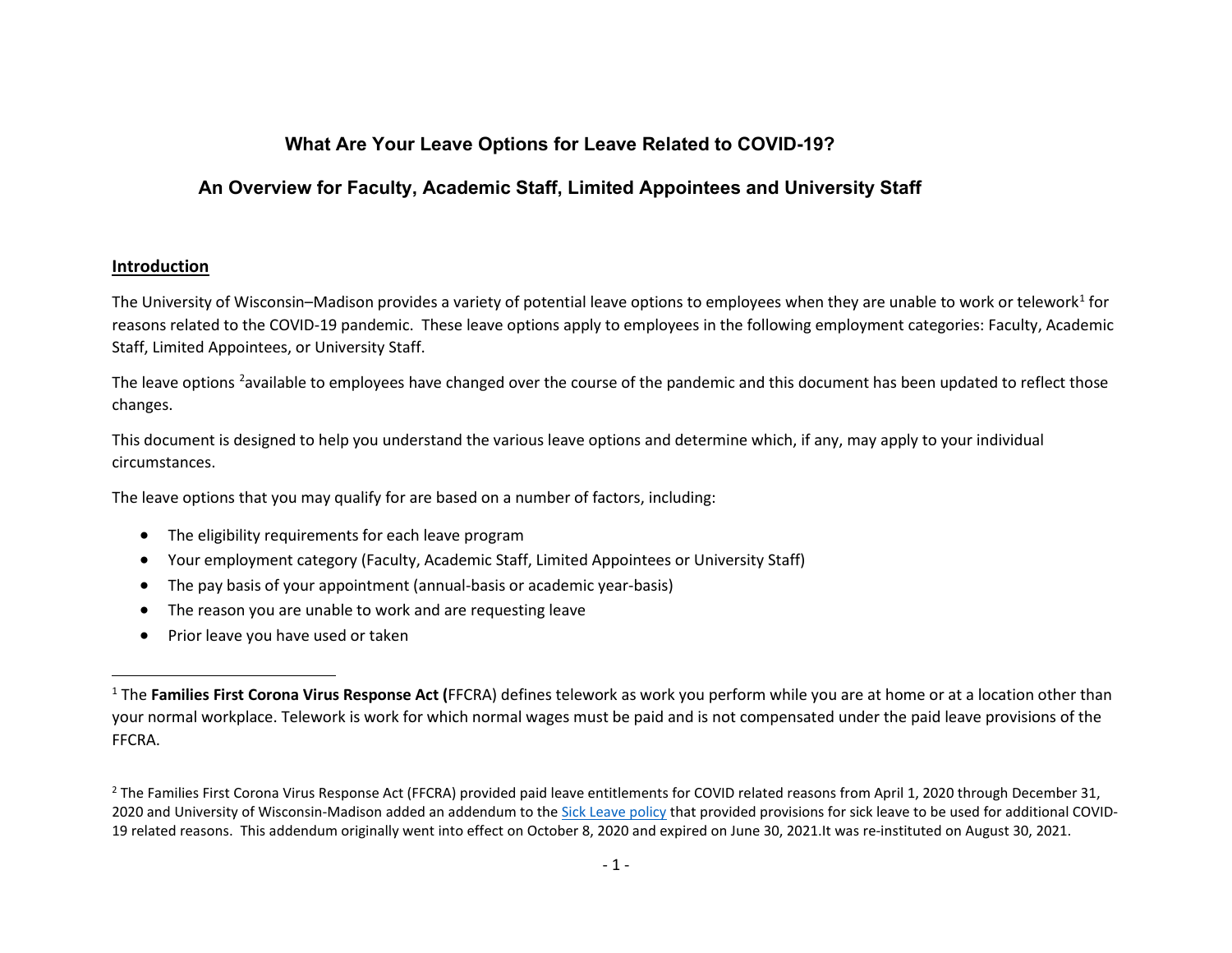- Staffing needs of your operational area
- Approval of your work unit/supervisor

You may not qualify for all of the leave programs that are listed. The reason for your leave may require the available leave programs to be applied in a specific order or may allow for a combination of leave programs to apply at the same time. Help is available in determining which leave programs you qualify for. You do not need to navigate these leave options on your own.

If your reason for leave is related to your or your family member's medical condition, you should contact your Divisional Disability Representative (DDR) and they will use the information you provide about your individual circumstances to help you apply for the leave program that gives you the greatest benefit. It is possible for leave programs to run concurrently if you qualify for more than one leave program.

If your reason for leave is not medically related, you should contact your supervisor or local Human Resources Representative and they will use the information you provide about your individual circumstance to determine the leave options available to you.

All leave programs require you to make a leave request and follow your college, school, or division's leave request process.

If you have questions, please contact you[r Human Resources Representative](https://hr.wisc.edu/contact) or you[r Divisional Disability Representative](https://employeedisabilities.wisc.edu/divisional-disability-representatives-ddr/) .

# **Current Leave Options for UW–Madison Faculty, Academic Staff, Limited Appointees or University Staff**

# **1. Federal Family and Medical Leave Act (FMLA) Entitlements**

Entitlement to unpaid, job-protected leave that permits eligible employees 12 work weeks of leave (480 hours, prorated for part-time employees) each calendar year (January 1-December 31). Leave may be used continuously, intermittently, on a reduced work schedule, or any combination as medically necessary. An employee is not entitled to take intermittent leave for the birth and care of a newborn child or for the placement with an employee of a child for adoption or foster care unless it is medically necessary or unless the employer agrees to the arrangement.

Covered reasons for leave under FMLA:

- Serious health condition makes the employee unable to perform functions of their job
- To care for employee's spouse, son, daughter, or parent with a serious health condition
- Birth of son or daughter; care for newborn child (leave must be used within 12 months of birth)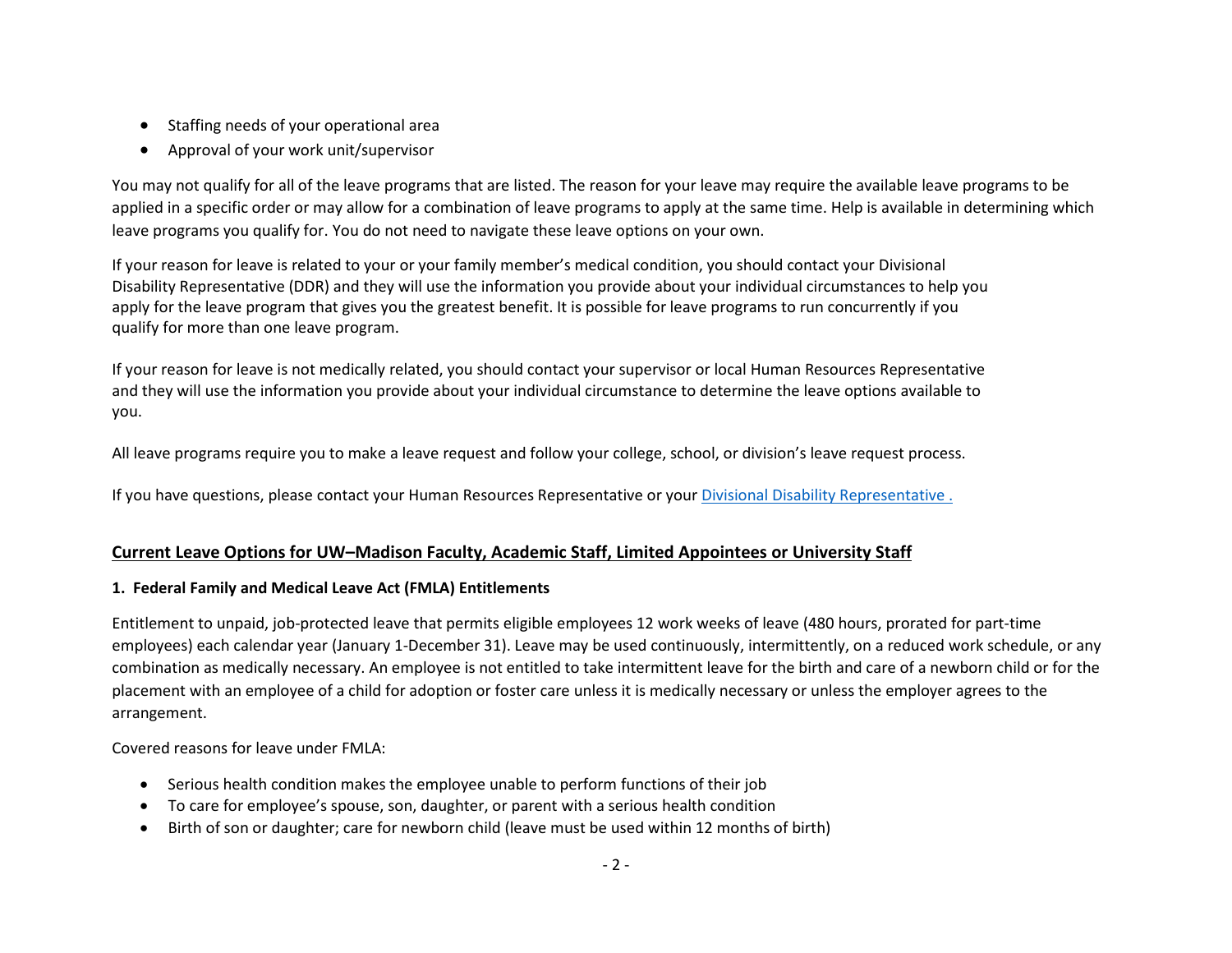• Placement with employee of son or daughter for adoption or foster care (leave must be used within 12 months of adoption or placement)

"Serious health condition" is defined by FMLA as:

- Illness, injury, impairment, or physical or mental condition that involves inpatient care or continuing treatment by a health care provider.
- Inpatient care includes:
	- o An overnight stay in a hospital, hospice, or residential medical care facility
	- o Any period of incapacity or any subsequent treatment in connection with the overnight stay
- Continuing treatment by a health care provider includes:
	- $\circ$  Incapacity or absence of more than 3 consecutive, full days from work, school, or other activities
	- o Chronic or long-term condition incurable or so serious if not treated would result in incapacity of more than 3 days
	- o Prenatal care

During a designated unpaid FMLA leave, employees are able to use their earned Sick leave, Vacation, Personal Holiday and/or Banked Leave.

#### **2. Wisconsin Family and Medical Leave Act (WFMLA) Entitlements**

Entitlement to unpaid, job-protected leave that permits eligible employees the following amount of leave each calendar year (January 1- December 31):

- 2 work weeks of leave for employee's serious health condition (80 hours, prorated for part-time employees)
- 2 work weeks of leave to provide care (80 hours, prorated for part-time employees) Please see "covered reasons" below.
- 6 work weeks for childbirth/adoption (240 hours, prorated for part-time employees)

Leave may be used continuously, intermittently, or on a reduced work schedule or a combination.

Covered reasons for leave under WFMLA:

- Employee's serious health condition (2 weeks, 80 hours, prorated for part-time employees)
- To care for an employee's spouse or domestic partner, child, parent, spouse or domestic partner's parent who has a serious health condition requiring the employee's care (2 weeks, 80 hours, prorated for part-time employees)
- Childbirth or adoption (6 weeks, 240 hours, prorated for part-time employees).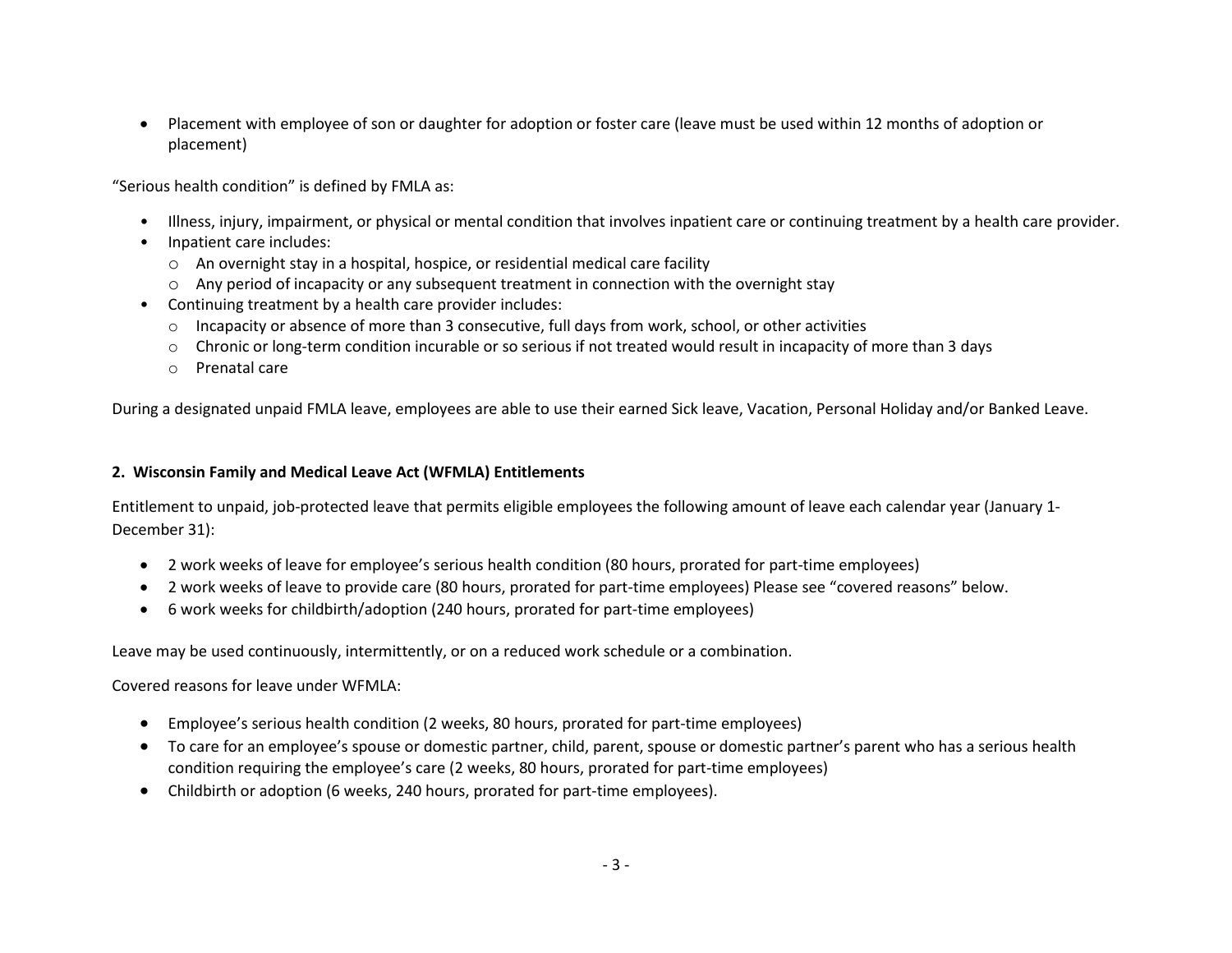During a designated unpaid WFMLA leave employees are able to use their earned Sick leave, Vacation, Personal Holiday and Banked Leave.

### **3. Current UW–Madison Leave Policy Entitlements**

UW–Madison has the following paid leave options that allow eligible University Staff, Faculty, Academic Staff and Limited appointees to earn paid leave:

- Vacation, including Vacation Carryover and Banked Vacation
- Personal Holiday
- Sick Leave

You may review UW–Madison's paid leave policies at [hr.wisc.edu/benefits/leave/paid-leave](https://hr.wisc.edu/benefits/leave/paid-leave/).

The addendum to th[e Sick Leave policy](https://kb.wisc.edu/ohr/policies/page.php?id=53366) was re-instituted on August 30, 2021 and expires on May 22, 2022. This addendum provides provisions for sick leave to be used for additional COVID-19 related reasons.

You may verify your paid leave balances by logging into MyUW at [https://my.wisc.edu](https://my.wisc.edu/) . Click on the "Time and Absence" module and then click on the "Absence Balances" tab.

#### **4. Current UW-Madison Leave Without Pay Policies**

UW-Madison has leave without pay policies for University Staff, Faculty, Academic Staff and Limited appointees.

University Staff may take up to 6 months of leave without pay when their own serious health condition prevents them from being able to report to work. Leave without pay must be taken on a continuous or reduced schedule basis. Intermittent leave is not permitted.

Academic Staff may take up to one year of leave without pay when their own serious health condition prevents them from being able to report to work. Leave without pay must be taken on a continuous or reduced schedule basis. Intermittent leave is not permitted.

Faculty may request a leave of absence of one year or less when their own serious health condition prevents them from being able to report to work. Leave approval requires the department executive committee and the approval of the dean. Limited appointees' requests for leave without pay would follow the policies for their backup appointment employment category. Limited appointees without a backup do not qualify for leave without pay under Unclassified Personnel Policies and Procedures for reasons other than birth or adoption.

You may review UW–Madison's unpaid leave policies at [hr.wisc.edu/benefits/leave/unpaid-leave.](https://hr.wisc.edu/benefits/leave/unpaid-leave/)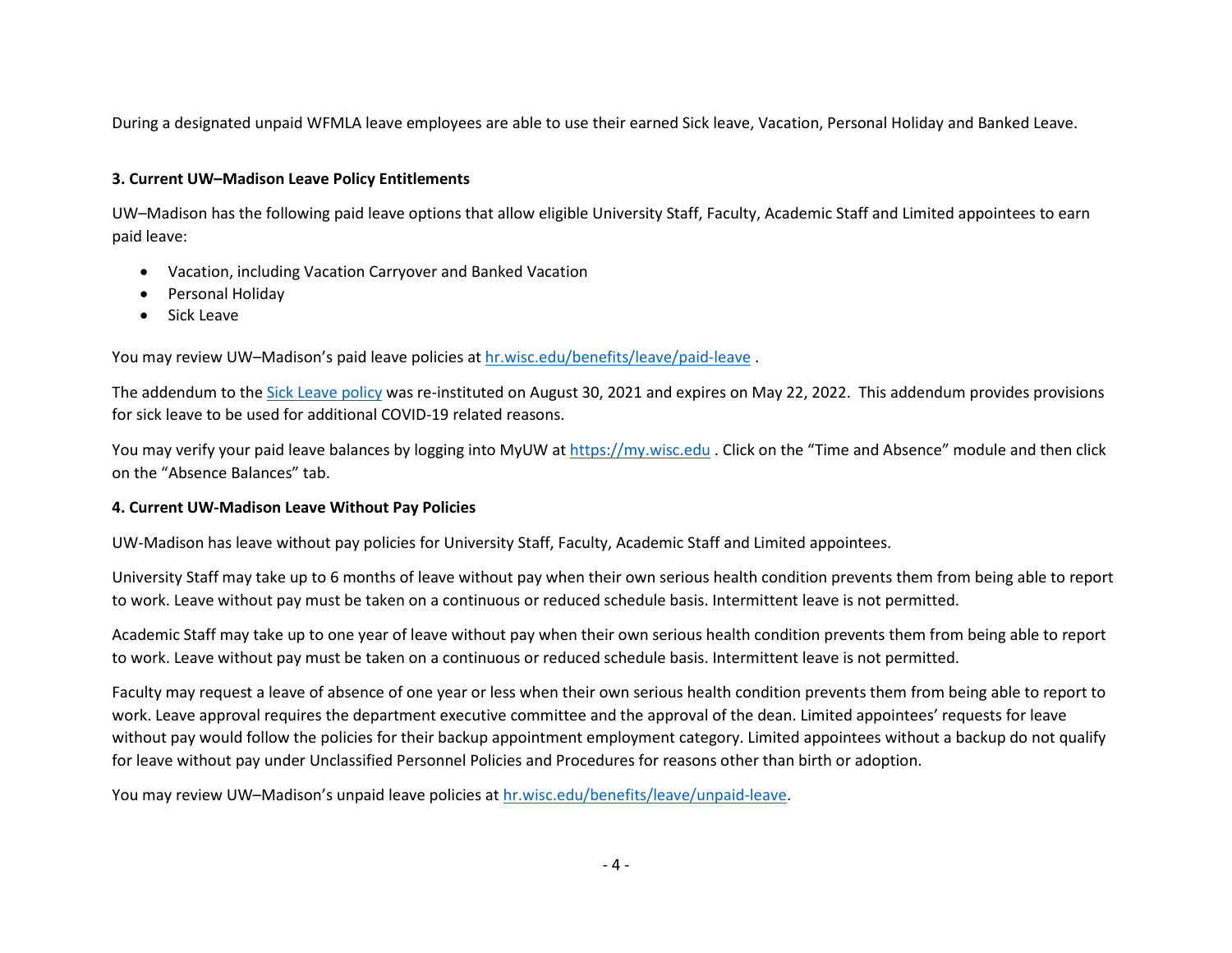#### **Catastrophic Leave Donation Policy: Employees who meet the eligibility requirements may request catastrophic leave donations**

This policy permits University Staff, Faculty, Academic Staff, and Limited Appointees to donate earned leave, other than Sick Leave, to other employees in those employment categories when an employee is unable to work because of their own medical condition or the employee's immediate family member's medical condition and when the employee has exhausted all of their own earned leave time, is in leave without pay, and meets the eligibility requirements and has provided sufficient information to conclude a catastrophic illness or medical condition exists. Catastrophic illness is defined as "any illness, medical condition or injury that incapacitates, or is expected to incapacitate an employee or an employee's 'immediate family member. A request to receive catastrophic leave donations does not guarantee receipt of leave donations. Catastrophic leave requests can be fulfilled when other employees have submitted catastrophic leave donations.

#### **Leave Options Based on Your Particular Circumstances**

Below are a variety of reasons you may be requesting a leave of absence and the leave options you may be eligible for, based on your employment category and your pay basis. You may not qualify for all of the leave options that are listed. The reason for your leave may require the available leave options to be applied in a specific order or may allow for a combination of leave options to apply at the same time.

All leave options require you to make a leave request and follow your college, school, or division's leave request process.

| have tested positive for COVID-19.                                                                                      |                                                                                                                         |                                                                                                                         |
|-------------------------------------------------------------------------------------------------------------------------|-------------------------------------------------------------------------------------------------------------------------|-------------------------------------------------------------------------------------------------------------------------|
| Faculty, Academic Staff and Limited<br>Appointees in annual-basis appointments:                                         | Faculty, Academic Staff and Limited<br>Appointees in academic year-basis<br>appointments (paid over 9 months):          | <b>University Staff:</b>                                                                                                |
| FMLA and/or WFMLA<br>Your earned paid Leave<br>Leave without pay<br>Apply for catastrophic leave<br>$\circ$<br>donation | FMLA and/or WFMLA<br>Your earned paid leave<br>Leave without pay<br>Apply for catastrophic leave<br>$\circ$<br>donation | FMLA and/or WFMLA<br>Your earned paid leave<br>Leave without pay<br>Apply for catastrophic leave<br>$\circ$<br>donation |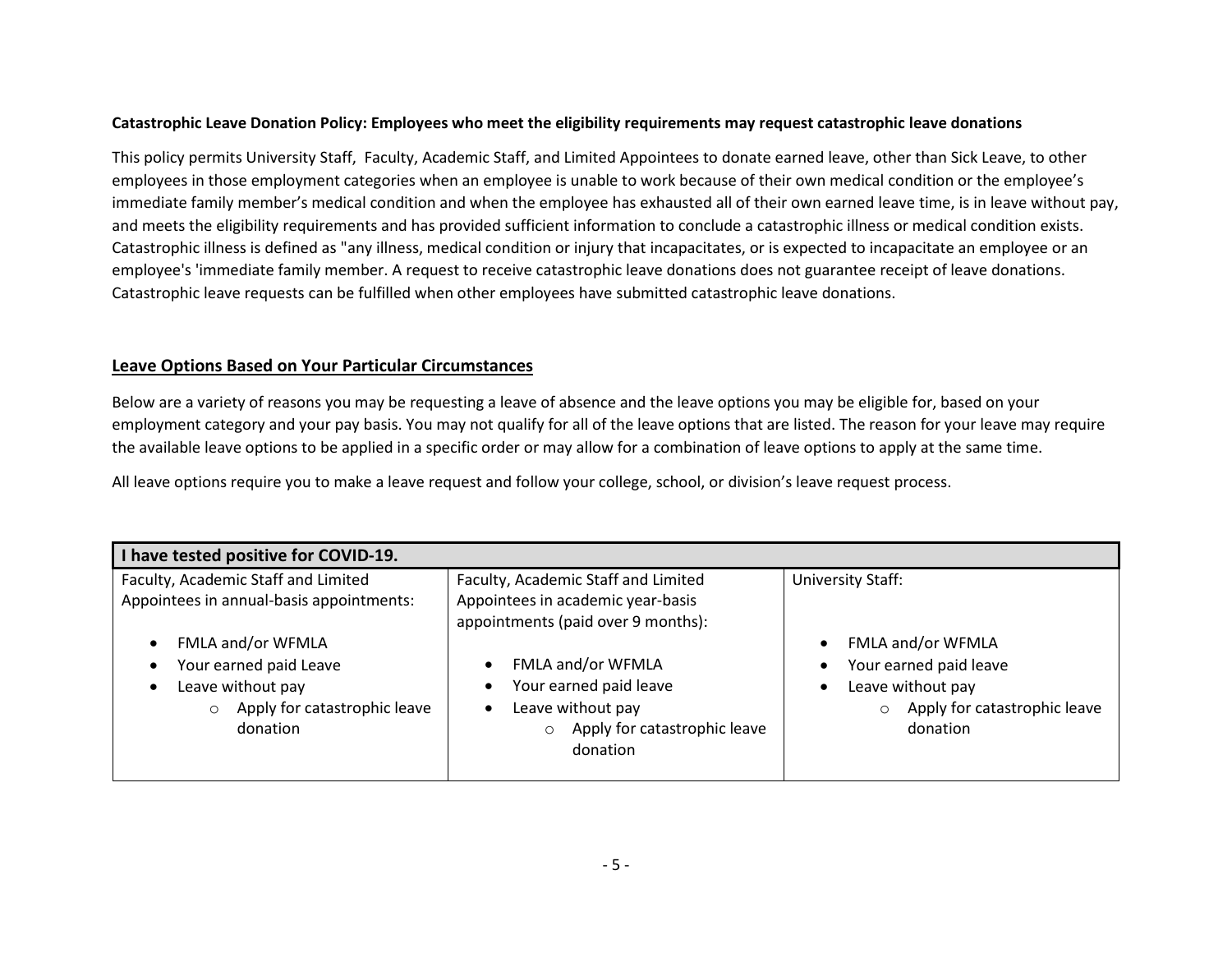| I am unable to work because my family member has tested positive for COVID-19 and I need to care for them.              |                                                                                                                                                    |                                                                                                                         |
|-------------------------------------------------------------------------------------------------------------------------|----------------------------------------------------------------------------------------------------------------------------------------------------|-------------------------------------------------------------------------------------------------------------------------|
| Faculty, Academic Staff and Limited<br>Appointees in annual-basis appointments:                                         | Faculty, Academic Staff and Limited<br>Appointees in academic year-basis                                                                           | <b>University Staff:</b>                                                                                                |
| FMLA and/or WFMLA<br>Your earned paid leave<br>Leave without pay<br>Apply for catastrophic leave<br>$\circ$<br>donation | appointments (paid over 9 months):<br>FMLA and/or WFMLA<br>Your earned paid leave<br>Leave without pay<br>Apply for catastrophic leave<br>donation | FMLA and/or WFMLA<br>Your earned paid leave<br>Leave without pay<br>Apply for catastrophic leave<br>$\circ$<br>donation |

| I have been advised to quarantine.       |                                                                         |                        |
|------------------------------------------|-------------------------------------------------------------------------|------------------------|
| Faculty, Academic Staff and Limited      | Faculty, Academic Staff and Limited                                     | University Staff:      |
| Appointees in annual-basis appointments: | Appointees in academic year-basis<br>appointments (paid over 9 months): | Your earned paid leave |
| Your earned paid leave                   |                                                                         | Leave without pay      |
| Leave without pay                        | Your earned paid leave                                                  |                        |
|                                          | Leave without pay                                                       |                        |

| I am unable to work because I am caring for my family member who is subject to a quarantine or isolation order or has been<br>advised to self-quarantine.                                   |                                                                                                                                                                                                                |                                                                                                                                                 |
|---------------------------------------------------------------------------------------------------------------------------------------------------------------------------------------------|----------------------------------------------------------------------------------------------------------------------------------------------------------------------------------------------------------------|-------------------------------------------------------------------------------------------------------------------------------------------------|
| Faculty, Academic Staff and Limited                                                                                                                                                         | Faculty, Academic Staff and Limited                                                                                                                                                                            | University Staff:                                                                                                                               |
| Appointees in annual-basis appointments:<br>Your earned paid leave<br>o Including sick leave if you meet<br>the provisions of the Addendum<br>to the Sick Leave policy<br>Leave without pay | Appointees in academic year-basis<br>appointments (paid over 9 months):<br>Your earned sick leave, if you meet<br>$\bullet$<br>the provisions of the Addendum to<br>the Sick Leave policy<br>Leave without pay | Your earned paid leave<br>o Including sick leave if you meet<br>the provisions of the Addendum<br>to the Sick Leave policy<br>Leave without pay |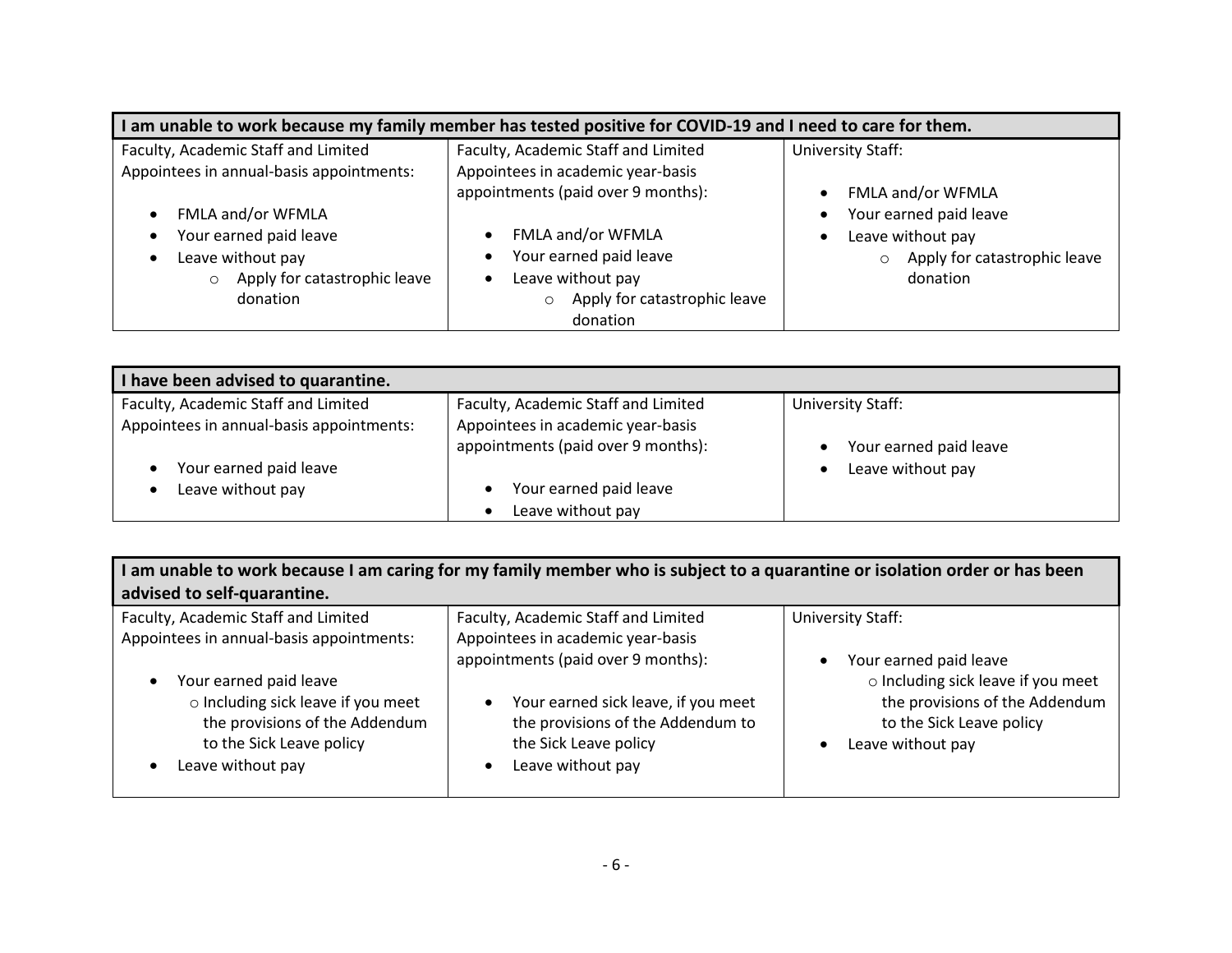| I am unable to work because I need to provide care to my children because their school/summer program/daycare center is<br>closed or unavailable due to COVID-19.                                                                              |                                                                                                                                                                                                                          |                                                                                                                                                                                  |
|------------------------------------------------------------------------------------------------------------------------------------------------------------------------------------------------------------------------------------------------|--------------------------------------------------------------------------------------------------------------------------------------------------------------------------------------------------------------------------|----------------------------------------------------------------------------------------------------------------------------------------------------------------------------------|
| Faculty, Academic Staff and Limited<br>Appointees in annual-basis appointments:<br>Your earned paid leave<br>Including sick leave if you<br>$\circ$<br>meet the provisions of the<br>Addendum to the Sick Leave<br>policy<br>Leave without pay | Faculty, Academic Staff and Limited<br>Appointees in academic year-basis<br>appointments (paid over 9 months):<br>Sick leave if you meet the provisions<br>of the Addendum to the Sick Leave policy<br>Leave without pay | University Staff:<br>Your earned paid leave<br>Including sick leave if you<br>$\circ$<br>meet the provisions of the<br>Addendum to the Sick Leave<br>policy<br>Leave without pay |

| am unable to work because my child(ren) has cold symptoms or other symptoms of illness and they are not permitted to |                                                                         |                          |
|----------------------------------------------------------------------------------------------------------------------|-------------------------------------------------------------------------|--------------------------|
| attend their school/childcare center until they are symptom-free for the required period of time.                    |                                                                         |                          |
| Faculty, Academic Staff and Limited                                                                                  | Faculty, Academic Staff and Limited                                     | <b>University Staff:</b> |
| Appointees in annual-basis appointments:                                                                             | Appointees in academic year-basis<br>appointments (paid over 9 months): | Your earned paid leave   |
| Your earned paid leave<br>Leave without pay                                                                          | Your earned paid leave                                                  | Leave without pay<br>٠   |
|                                                                                                                      | Leave without pay                                                       |                          |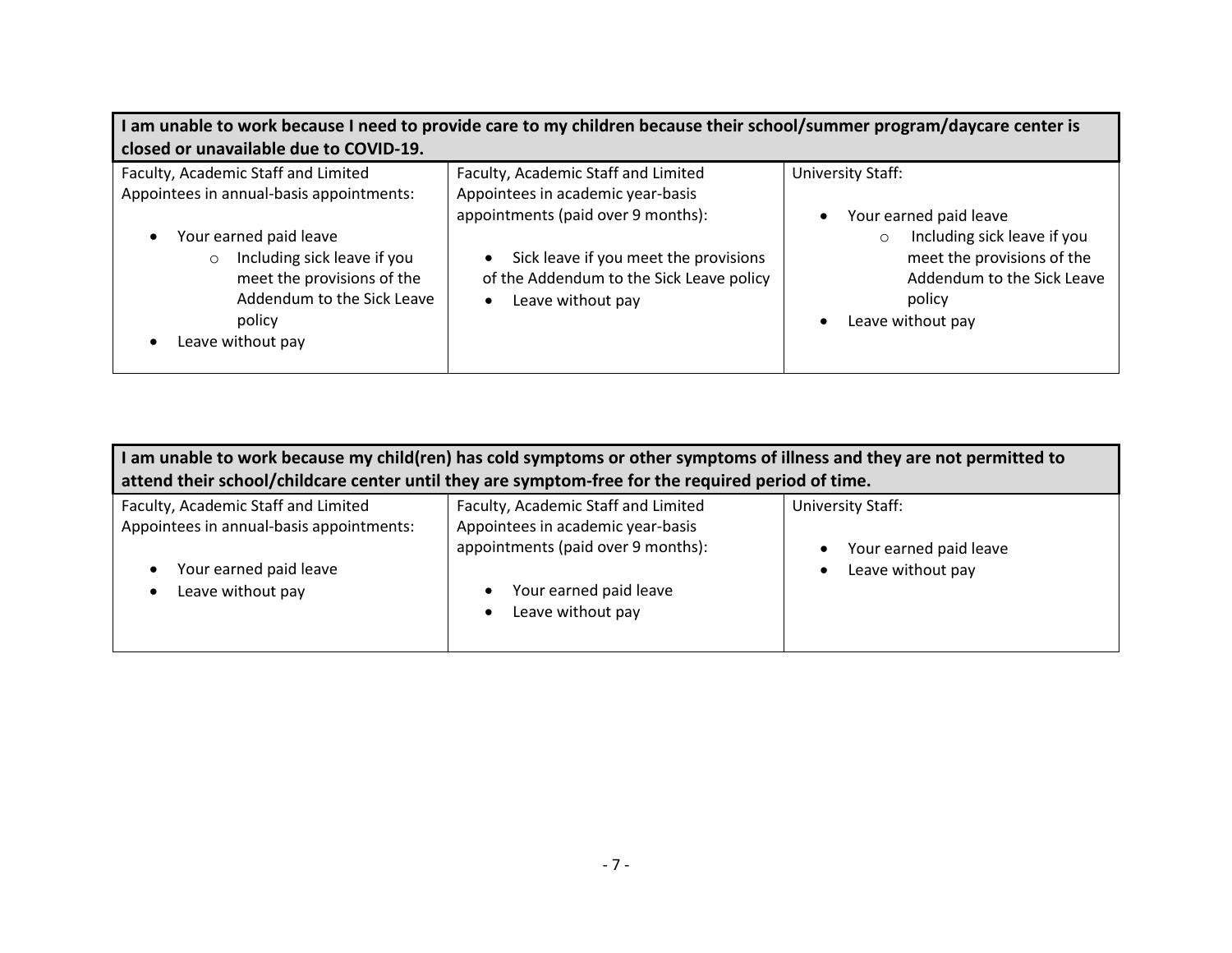**I have a risk factor, as identified by the Centers for Disease Control and Prevention, that puts me at risk for severe illness if I contract COVID-19.**

| Faculty, Academic Staff and Limited                                                                                   | Faculty, Academic Staff and Limited                                                                                                                  | University Staff:                                                         |
|-----------------------------------------------------------------------------------------------------------------------|------------------------------------------------------------------------------------------------------------------------------------------------------|---------------------------------------------------------------------------|
| Appointees in annual-basis appointments:<br>Possibly FMLA and/or WFMLA<br>Your earned paid leave<br>Leave without pay | Appointees in academic year-basis<br>appointments (paid over 9 months):<br>Possibly FMLA and/or WFMLA<br>Your earned paid leave<br>Leave without pay | Possibly FMLA and/or WFMLA<br>Your earned paid leave<br>Leave without pay |

## **How to Request Leave Under the Different Leave Options**

Here are the steps you should take to request the various leave options.

## **1. FMLA and/or WFMLA**

- You may request FMLA/WFMLA by contacting your Divisional Disability Representative (DDR). The DDR will review the following with you:
	- o The reason for your leave to determine if it is a covered reason under FMLA and/or WFMLA
	- $\circ$  The eligibility requirements of those leave entitlements
	- o The documentation you will need to get from your medical provider
- For your DDR's contact information, please visit employeedisabilities.wisc.edu/divisional-disability-representatives-ddr.
- Additional FMLA/WFMLA information can be found at [hr.wisc.edu/benefits/leave/unpaid-leave.](https://hr.wisc.edu/benefits/leave/unpaid-leave/)

#### **2. Current UW–Madison Leave Policy Entitlements (Earned Paid Leave)**

- If your request to use your earned paid leave is related to a medical reason, you will want to contact your Divisional Disability Representative (DDR) to discuss the reason for your leave. Your DDR will inform you of the leave options you are eligible for and any additional information they may need.
	- o For your DDR's contact information, please visit employeedisabilities.wisc.edu/divisional-disability-representatives-ddr.
- If your request to use your earned paid leave is not medically related, you may submit your leave request to your supervisor or follow your unit's typical process to request an absence using your earned paid leave.